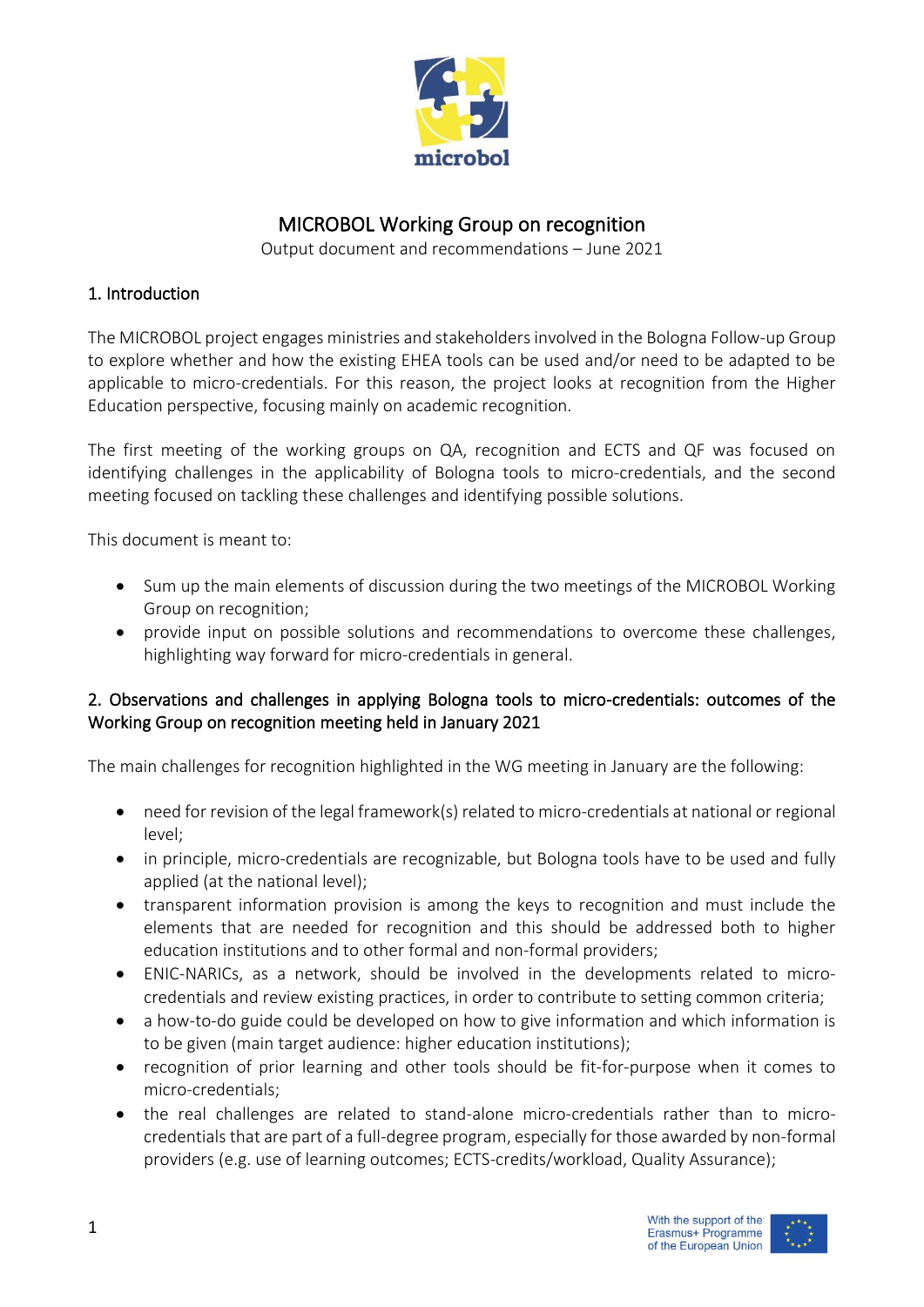

• linked to the last bullet point, the QF-level of stand-alone micro-credentials and their stackability have also been highlighted as a challenge; on this, also the need of coordination among different stakeholders(national authorities, Higher Education Institutions, ENIC-NARIC centres, etc) was raised.

Here are the topics touched upon during the conclusive part of the meeting that can be of help in sketching some possible solutions:

- consensus on the possibility of recognizing micro-credentials;
- the importance of recognition of micro-credentials to improve access to Higher Education and to enhance the inclusive nature of higher education;
- the importance of transparency of the information provided on micro-credentials;
- the importance of effective and proportionate QA;
- the possibility of elaborating guidelines for information provision on micro-credentials;
- the need for a common definition and standards to be used when addressing the topic of micro-credentials and the need for it to be as inclusive as possible;
- stackability is a responsibility of HEIs but it would be interesting to discuss this topic with HEIs, registrars and national authorities.

## 3. Way forward

The importance of recognition of micro-credentials lies in the way they can enhance inclusiveness in Higher Education. To achieve this objective, stackability and transparency are key elements, and the use of a shared definition and a common language is also crucial.

The starting point is that generally speaking it seems to be a "two-track approach" to recognition of micro-credentials. One track is a procedure in line with the Lisbon Recognition Convention. This first track is possible when the credential offersin a transparent way the reliable and accurate information needed for the credential evaluation, regarding quality assurance, QF-level, workload, learning outcomes, etc. The other track is recognition of prior learning, applicable in cases when the credentials itself does not provide enough information to be a guarantee of the competences gained. As a general reflection, the main objective would be to go beyond this two-track approach, and work in the direction that recognition of micro-credentials could be as "automatic" as possible, starting from cases when all the elements and information needed to conduct a fair assessment are available.

In order to support fair and smooth recognition of micro-credentials, possible steps on the way forward are outlined below.

### 3.1. Common awareness/knowledge/consensus of what a micro-credential is

The very first step for having a standardised approach for recognition of micro-credentials is to build a common understanding of what is considered a micro-credential, and what should be the main characterizing elements (a "standard").



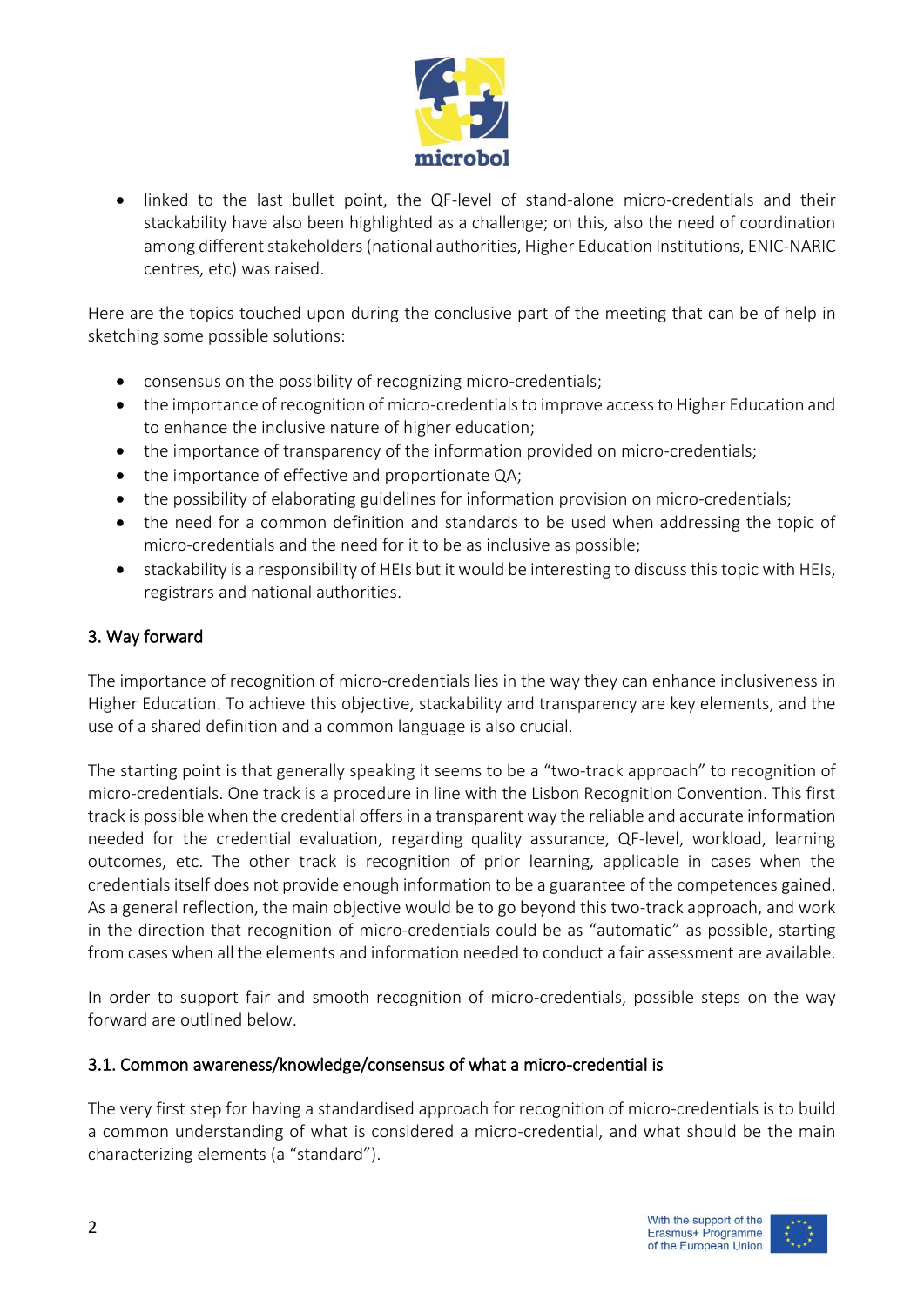

Within the MICROBOL project we have the following working definition:

"A micro-credential is a small volume of learning certified by a credential. In the EHEA context, it can be offered by higher education institutions or recognised by them using recognition procedures in line with the Lisbon Recognition Convention or recognition of prior learning, where applicable. A micro-credential is designed to provide the learner with specific knowledge, skills or competences that respond to societal, personal, cultural or labour market needs. Micro-credentials have explicitly defined learning outcomes at a QF-EHEA/NQF level, an indication of associated workload in ECTS credits, assessment methods and criteria, and are subject to quality assurance in line with the ESG" ("[European project MICROBOL. Micro-credentials linked to the Bologna Key Commitments](https://microcredentials.eu/wp-content/uploads/sites/20/2021/04/MICROBOL-Desk-Research-Report.pdf)", August 2020, p. 7).

Later on, a second definition was developed and presented in the report "A European approach to [micro-credentials](https://ec.europa.eu/education/education-in-the-eu/european-education-area/a-european-approach-to-micro-credentials_en)", as final output of the micro-credentials higher education consultation group:

"A micro-credential is a proof of the learning outcomes that a learner has acquired following a short learning experience. These learning outcomes have been assessed against transparent standards. The proof is contained in a certified document that lists the name of the holder, the achieved learning outcomes, the assessment method, the awarding body and, where applicable, the qualifications framework level and the credits gained. Micro-credentials are owned by the learner, can be shared, are portable and may be combined into larger credentials or qualifications. They are under pinned by quality assurance following agreed standards".

The proposed EU Standard of constitutive elements of micro-credentials are: identification of the learner; title of the micro-credential; country/region of the issuer; awarding body; date of issuing; notional workload needed to achieve the learning outcomes (in ECTS, wherever possible); level (and cycle, if applicable) of the learning experience leading to the micro-credential (EQF and/or national qualifications framework; Overarching Framework of Qualifications of the European Higher Education Area); learning outcomes and form of participation in the learning activity (online, onsite or blended, volunteering, work experience).

Possible other proposed elements are: prerequisites needed to enroll in the learning activity; type of assessment (testing, application of a skill, portfolio, recognition of prior learning, etc.); supervision and identity verification during assessment (unsupervised with no identity verification, supervised with no identity verification, supervised online or onsite with identity verification); quality assurance of the credential and, where relevant, of the learning content; grade achieved and integration/stackability options (standalone, independent micro-credential/integrated, stackable towards another credential).

This definition and proposed standard of constitutive elements of micro-credentials are a starting point to explore to what extent we can enhance academic recognition of micro-credentials and contribute to inclusiveness of Higher Education. A common definition is needed to have transparency on what it is considered a micro-credentials. Regarding the two definitions, the European Commission's definition is broader than MICROBOL's one, that looks to micro-credentials from a Higher Education perspective. There is the need to find a balance between broadness and clarity in



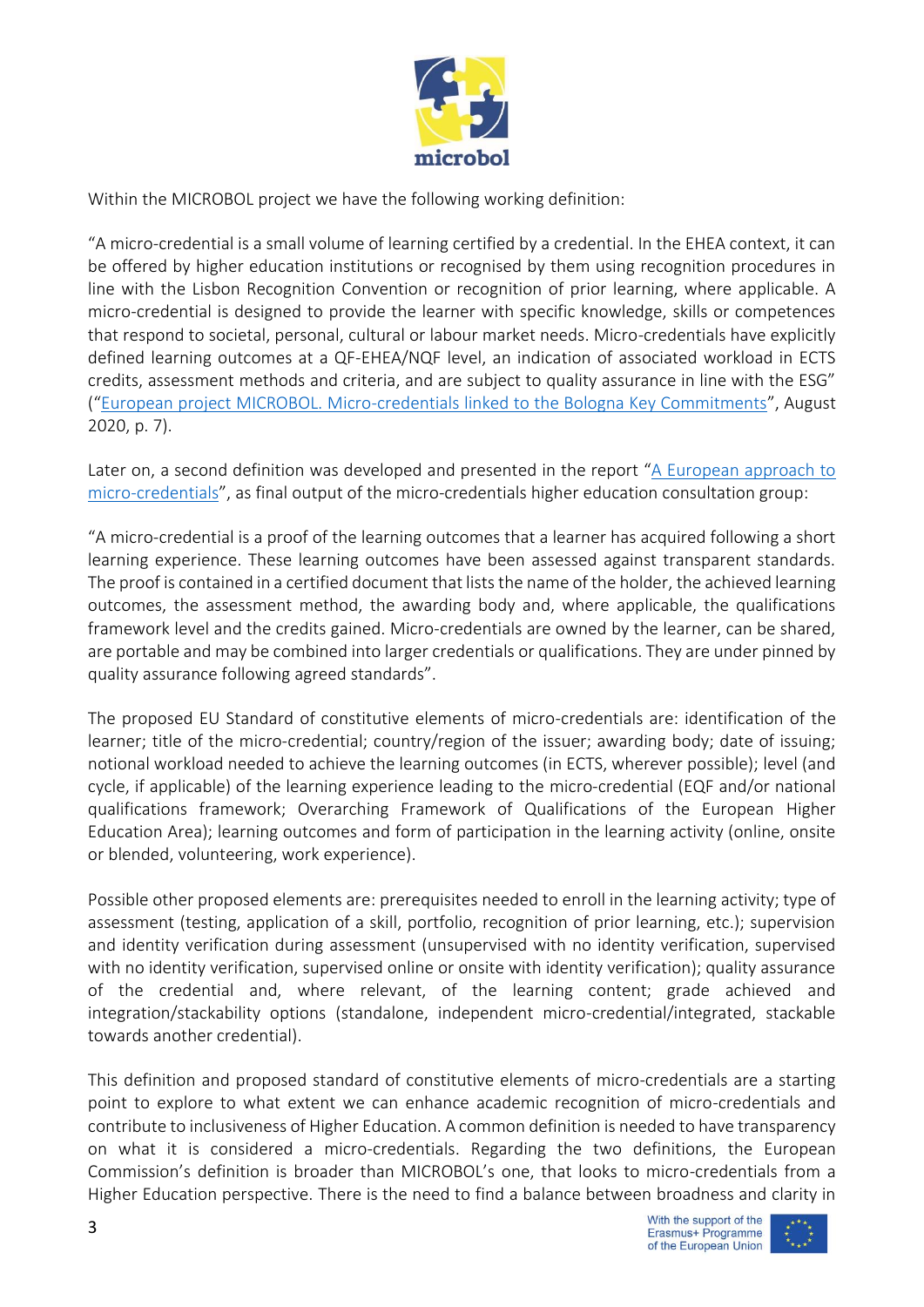

the definition: the solution could be to have a core definition and focus on the main elements that should be there, with the rest being sector-specific.

### Recommendation:

- 1. support knowledge and enhance awareness of the importance of the European definition and standards for the academic recognition of micro-credentials, create consensus on these, contribute to their implementation and develop good practices.
- 2. find a balance between broadness and clarity in the definition, focusing on a core definition with few main constitutive elements, and the rest being sector-specific.

### 3.2. Coverage/link with Lisbon Recognition Convention

As far as possible, micro-credentials should be assessed according to the principles and procedures of the Lisbon Recognition Convention. This is easier and more "natural" for micro-credentials awarded in the formal context of the Higher Education sector, but it would still be important to make explicit to what extent micro-credentials awarded by Higher Education institutions can fall in the LRC definition of period of study, or, as long as they are awarded as a stand-alone credential, they can fall in the LRC definition of qualification:

- Period of study: "Any component of a higher education programme which has been evaluated and documented and, while not a complete programme of study in itself, represents a significant acquisition of knowledge or skill".
- Higher education qualification: "Any degree, diploma or other certificate issued by a competent authority attesting the successful completion of a higher education programme" (*LRC section I - Definitions*).

For qualifications awarded by non-formal providers, the lack of legal instruments could leave the question of admission/recognition predictability open. Recognition agreements on micro-credentials among education providers, at regional and cross-regional level, may be relevant for the recognition purpose. Most micro-credentials do not follow common standards for non-formal learning. When it comes to LRC, definition it is relevant because it impacts for example the topic of a possible "substantial difference" between micro-credentials. It would be relevant to streamline the procedure in line with the LRC principles and have a flexible approach.

There are a number of initiatives in the field in the framework of the ENIC-NARIC networks that could constitute background for recognition of micro-credentials, and that could be looked at to explore synergies, integration, or to take inspiration for principles and practices already used. One example is the [E-valuate project,](https://www.nuffic.nl/en/subjects/recognition-projects/e-valuate-concluded) and its seven principles for recognition of non-traditional learning.

### Recommendation:

- 1. make explicit to what extent micro-credentials can fall within the scope of the Lisbon Recognition Convention;
- 2. clarify what could be legal ground for the academic recognition of micro-credentials;
- 3. explore the need for a subsidiary text to the LRC to support their fast and fair recognition;

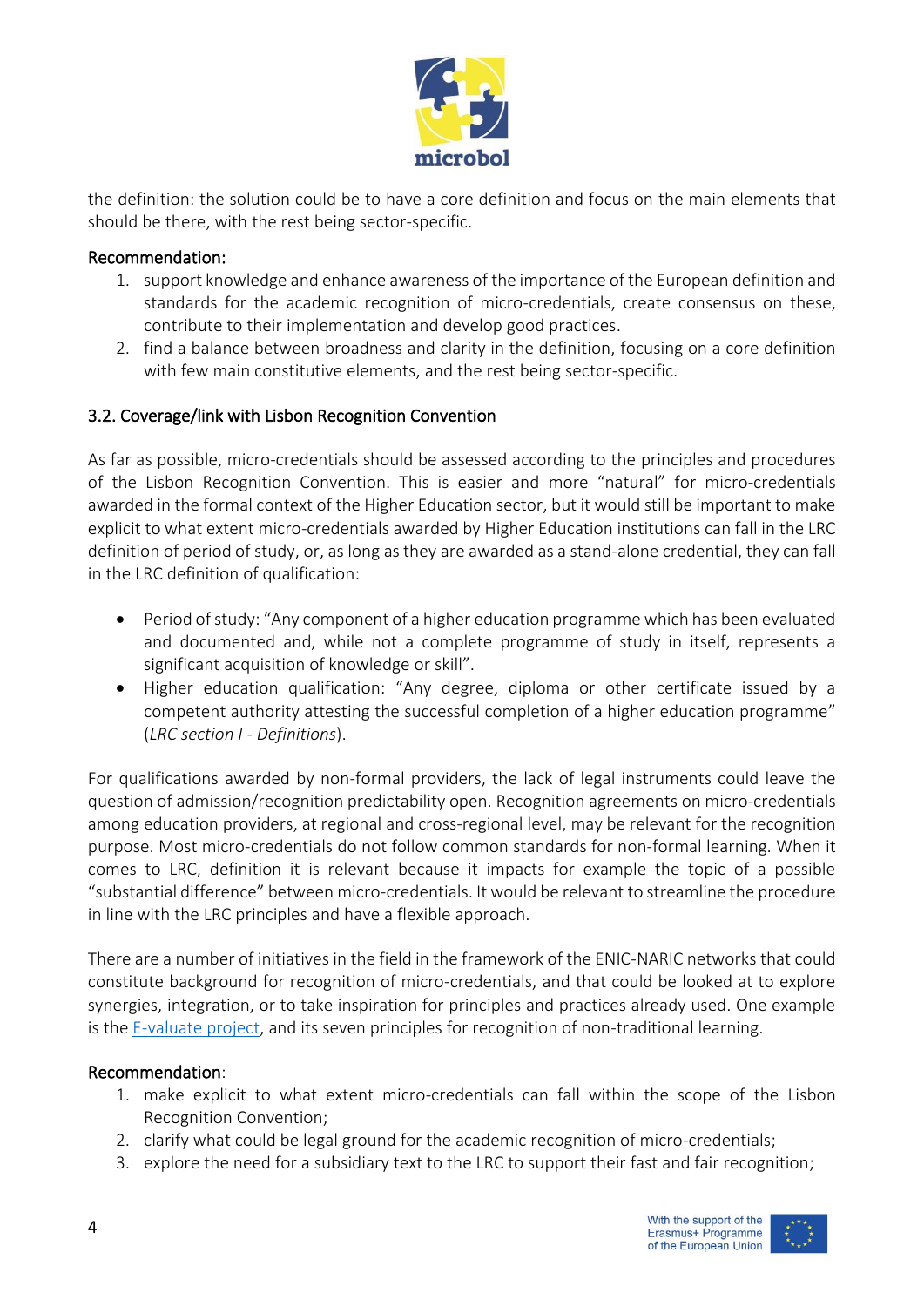

- 4. explore the possibility of recognition agreements on micro-credentials among education providers, at regional and cross-regional level;
- 5. consider the possibility to include a chapter on micro-credentials in the revised version of the [European Area of Recognition \(EAR\)](http://ear.enic-naric.net/emanual/) manual and of the [EAR HEI manual,](https://www.nuffic.nl/sites/default/files/2020-08/the-european-recognition-manual-for-higher-education-institutions%20%281%29.pdf) to support the development of day-to-day recognition practices.

## 3.3 Recognition of Prior Learning<sup>1</sup>

A generalised use of micro-credentials offers the opportunity to enhance the use of recognition of prior learning in higher education<sup>2</sup>. On one hand, it is clearly beneficial for the more standardised and more easily accessible recognition of small volumes of formal or non-formal (including industry types of) learning certified by a credential (based on the principles of the LRC). On the other hand, this creates possibilities to issue micro-credentials as the result of procedures to recognise informal (experiential) learning and non-formal learning that does not meet the micro-credential standard. Recognizing such non-formal and informal learning requires different procedures and training and this needs to be defined.

International approaches and good practices in recognition of qualifications of refugees with partial or missing documentation could be seen as an example from which to learn and take inspiration also for micro-credentials.

### Recommendation:

- 1. use validation of learning outcomes from non-formal and informal learning only in cases where a (micro-)credential is absent or it does not provide enough, reliable evidence on the learning outcomes;
- 2. develop procedures for the validation of learning outcomes from non-formal and informal learning that are fit-for-purpose and appropriate for Higher Education Institutions and learners;explore the possibility of defining opportunities for training and experience sharing on the validation of learning outcomes from non-formal and informal learning.

## 3.4 Legislation

In some countries legislation may present some obstacles, for instance if recognition of non-formal and informal learning is not possible either for access to Higher Education or to the labour market.



<sup>&</sup>lt;sup>1</sup> In the context of this document, the term recognition of prior learning refers to the definition contained in the Council of the European Union Recommendation of 20 December 2012 on the validation of non-formal and informal learning: "Validation means a process of confirmation by an authorised body that an individual has acquired learning outcomes measured against a relevant standard and consists of the following four distinct phases: 1. IDENTIFICATION through dialogue of particular experiences of an individual; 2. DOCUMENTATION to make visible the individual's experiences; 3. a formal ASSESSMENT of these experiences; and 4. CERTIFICATION of the results of the assessment which may lead to a partial or full qualification".

<sup>&</sup>lt;sup>2</sup> According to the definition of Council Recommendation 2012/C 398/01: Recognition of prior learning and experience is the validation of learning outcomes, whether from formal education or non-formal or informal learning, acquired before requesting validation.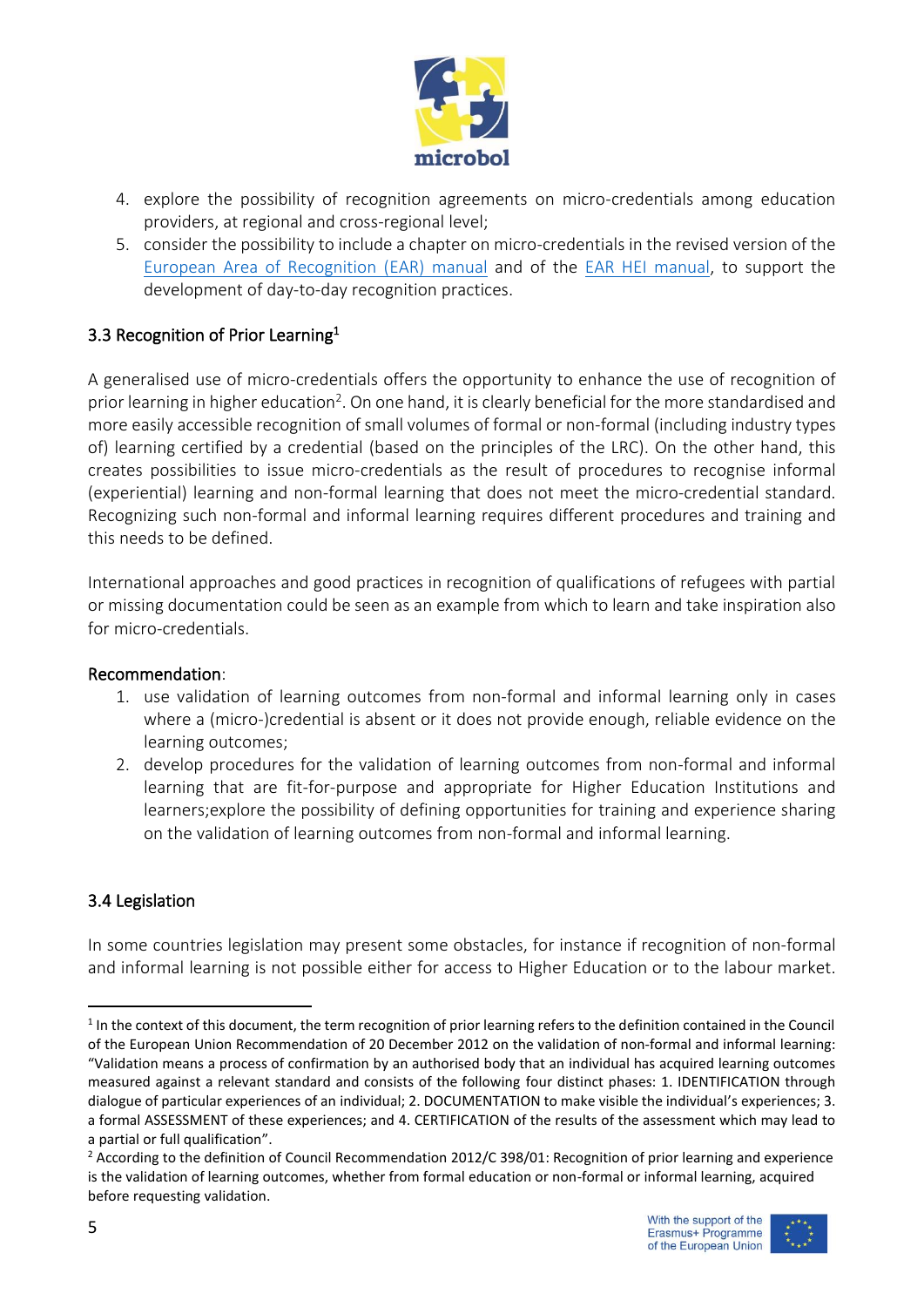

Another possible issue regards recognition of online/distance learning programmes. It is always important to explore whether a change in legislation is really needed or other ways are possible. When it is not possible to move in other directions it is important to explore changes in legislation, and exchange information with other countries that could have the same issues or that already solved these. The main challenge highlighted by the participants is that there is no yet shared understanding on how to integrate micro-credentials in the Higher Education systems. It would be also relevant to have a public overview table for all countries to share the state of play of where they are in terms of legislation, to have an overview of the EHEA (e.g., on the EHEA website, on ENIC-NARIC websites, etc.).

### Recommendation:

- 1. explore whether a change in legislation is really needed, and if this is the case, plan the relevant changes in legislation, exchanging information with other countries and keeping into account good practices and experiences at international level;
- 2. explore the possibility to have a public overview table where countries can share where they are in terms of legislation, to have an overview of the state of play in the EHEA.

## 3.5 Quality and transparency of information

Quality of a micro-credential represents one of the main elements to be assessed in the recognition procedure. It is relevant that higher education institutions offer transparent information about the quality assurance policies and processes applied to the micro-credentials they award (e.g. part/unit of an accredited study programmes, and in this way indirectly covered by external QA, or stand-alone credential covered by internal QA, etc.).

Micro-credentials need to be internally quality assured by the institutions. Some HEIs provide microcredentials within the HE degree, but some offer them outside of degree programs. And in the latter case, they do not necessarily need to follow the same procedures to ensure the quality as the full degrees.

The focus of external quality assurance should be on the institutional approach to micro-credentials and their explicit inclusion into (existing) processes. The external QA should ensure that the higher education institutions offering micro-credentials have a reliable and well-built system to monitor their quality internally (as, presumably, happens for study programmes).To further enhance transparency, providing information on the micro-credential, such as the proposed standard of constitutive elements of micro-credentials, could be a very helpful tool to facilitate recognition and to create a shared (and commonly recognised) format to understand better what the credential is worth.

If transparency is ensured there might be less need for external quality assurance procedures because data can be easily collected, trusted and used for recognition.

A proposal starting from the experience of the E-valuate project is to "categorise" micro-credentials according to the quality and quantity of information they offer, using a "traffic light" approach.





6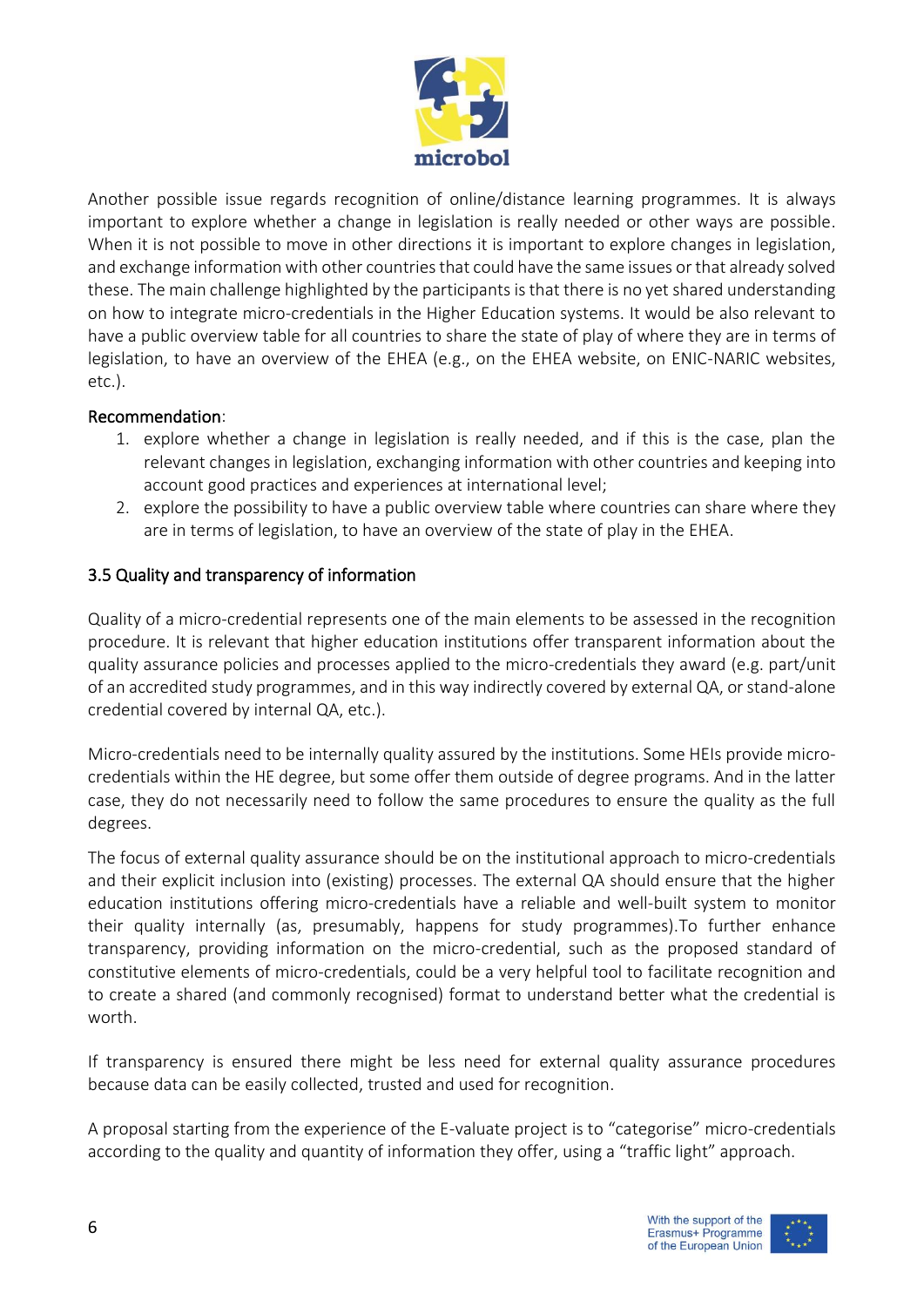

Recommendation: HEIs should provide information on the micro-credential, such as the proposed standard of constitutive elements of micro-credentials and the quality assurance mechanism for awarded micro-credentials. In particular, this should be included on the HEI website and in the microcredential.

## 3.6 Register of quality assurance providers

Quality and quality assurance are central elements for recognition. A register of trustworthy providers could be a useful tool for supporting acceptance and recognition of micro-credentials. The national level should be the starting point for starting such registers, just like it was done with full degrees/qualifications; but ideally the registers should go beyond, seen the international relevance of micro-credentials. It would be relevant to include non-formal providers and catalogues/subregisters of those providers; in this case, interoperability would be a key feature. At European level, DEQAR could serve as the register of providers, since its scope is to cover all providers and provision aligned with the ESG. At national and regional level, existing registers might be extended or specific ones created. For learners, catalogues of existing micro-credentials, offered by registered providers, are an important information resource and can help them navigate the diverse offer across Europe. Catalogues could aggregate information from providers at different levels – regional, national, European, sectoral, etc. – and should also include information on accumulation and stackability of credentials. Catalogues should follow ECTS' model to make them as compatible with the degree catalogues as far as possible.

### Recommendation:

- 1. explore the possibility at national/regional level to offer a register of providers of quality assured micro-credentials;
- 2. explore the possibility to have register of non-formal providers and catalogues/sub-registers of those providers, with interoperability as a be a key feature.

### 3.7 Digitalisation

There is a general agreement that micro-credentials (certificates) should be in digital format and be learner-owned. The word "digital" should also be included in the definition of micro-credentials. Depending on the national regulatory framework and the level of development of digital infrastructures, micro-credentials can also be issued in paper format. Digital credentials can facilitate portability, transparency and reliability of information and verification of authenticity, and as such supporting a fast and fair recognition process and enhance stackability. If this could be true for all qualifications, it is particularly relevant for micro-credentials, where the digital format could support a fit-for purpose recognition approach, with the credentials itself containing all the needed information. It would be also relevant to explore synergies with existing initiatives, such as Europass.

Digitalisation of micro-credentials should take into account the main agreed principles of the international community in the field, such as, but not limited to, user-centricity, inclusion and accessibility, subsidiarity and proportionality, openness, data protection by design and by default, interoperability, transparency, etc.



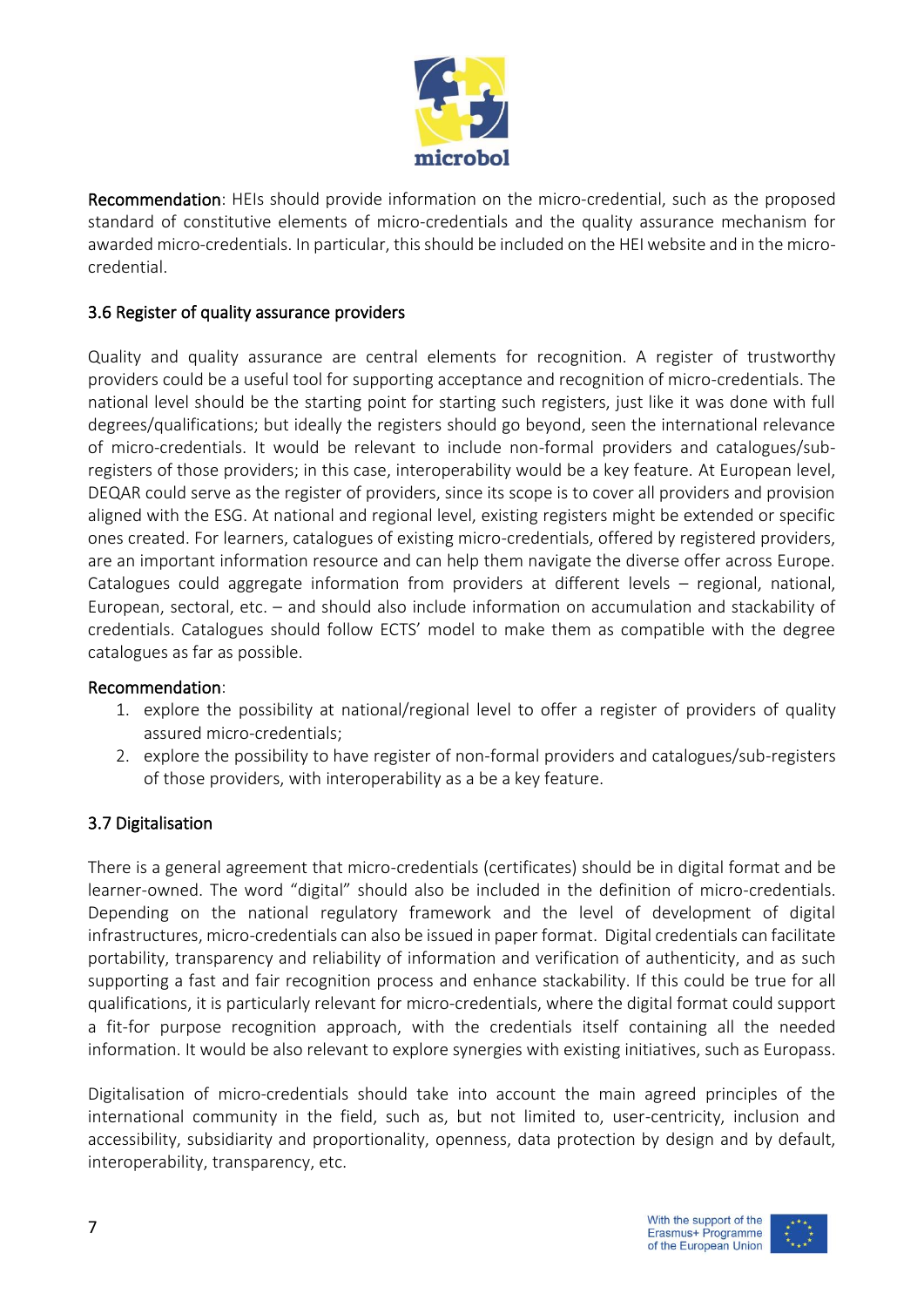

### Recommendation:

- 1. explore to what extent micro-credentials should be digitally awarded and learner-owned, as a means to support portability, transparency and reliability of information and verification of authenticity;
- 2. build a clear digital strategy in line with other ongoing initiatives e.g. [EDCI](https://europa.eu/europass/en/europass-digital-credentials-interoperability) (Europass Digital Credentials Interoperability), **[EDSSI](https://edssi.eu/)** (European Digital Student Service Infrastructure), and [EBSI](https://ec.europa.eu/cefdigital/wiki/display/CEFDIGITAL/EBSI) (European Blockchain Services Infrastructure). Start from project and experiences already live (e.g. DEQAR) and scale it up, taking inspiration for next steps. Develop and improve experiences already available.

### 3.8 Involvement, knowledge and consensus among all actors

It is important that all the relevant stakeholders (HEIs, ENIC-NARIC centres, ministries) are involved in the discussion about recognition of micro-credentials, and can work in the same direction and deploy a common approach to recognition of micro-credentials. Also the involvement of platform awarding micro-credentials it would be relevant. Involvement of stakeholders and HEIs in particular will depend on their ability to shift their traditional way to look at degree programmes and on their ability to communicate their offerings. It would be relevant develop a practitioner's guide for recognition of micro-credentials for HEIs and ENIC-NARIC centres, starting from projects and tools already in place, keeping in mind that recognition of non-formal qualifications is linked to national legislation and to the level of flexibility allowed by it.

### Recommendation:

- 1. support knowledge sharing activities about on the topics of micro-credentials, involving relevant stakeholders, both at a policy level and at a "practitioner" level;
- 2. development of a practitioner's guide for recognition of micro-credentials for HEIs and ENIC-NARIC centres, starting from projects and tools already in place.

### 3.9. Peer exchange and support, guidelines

Exchange of experiences and practices at international, national and regional level, inputs from experts, occasion to share information on legislative and policy development are essential for the uptake and recognition of micro-credentials both at national and international level. It would be useful to have a platform for exchange of good practices on the main topics of the MICROBOL working groups. Furthermore activities of peer-exchange and peer-learning may be taken into consideration in the framework of further projects.

### Recommendation:

- 1. create occasion for peer support and exchange of practices among stakeholders at international level;
- 2. explore the possibility to have a common platform for sharing of experiences and good practices.